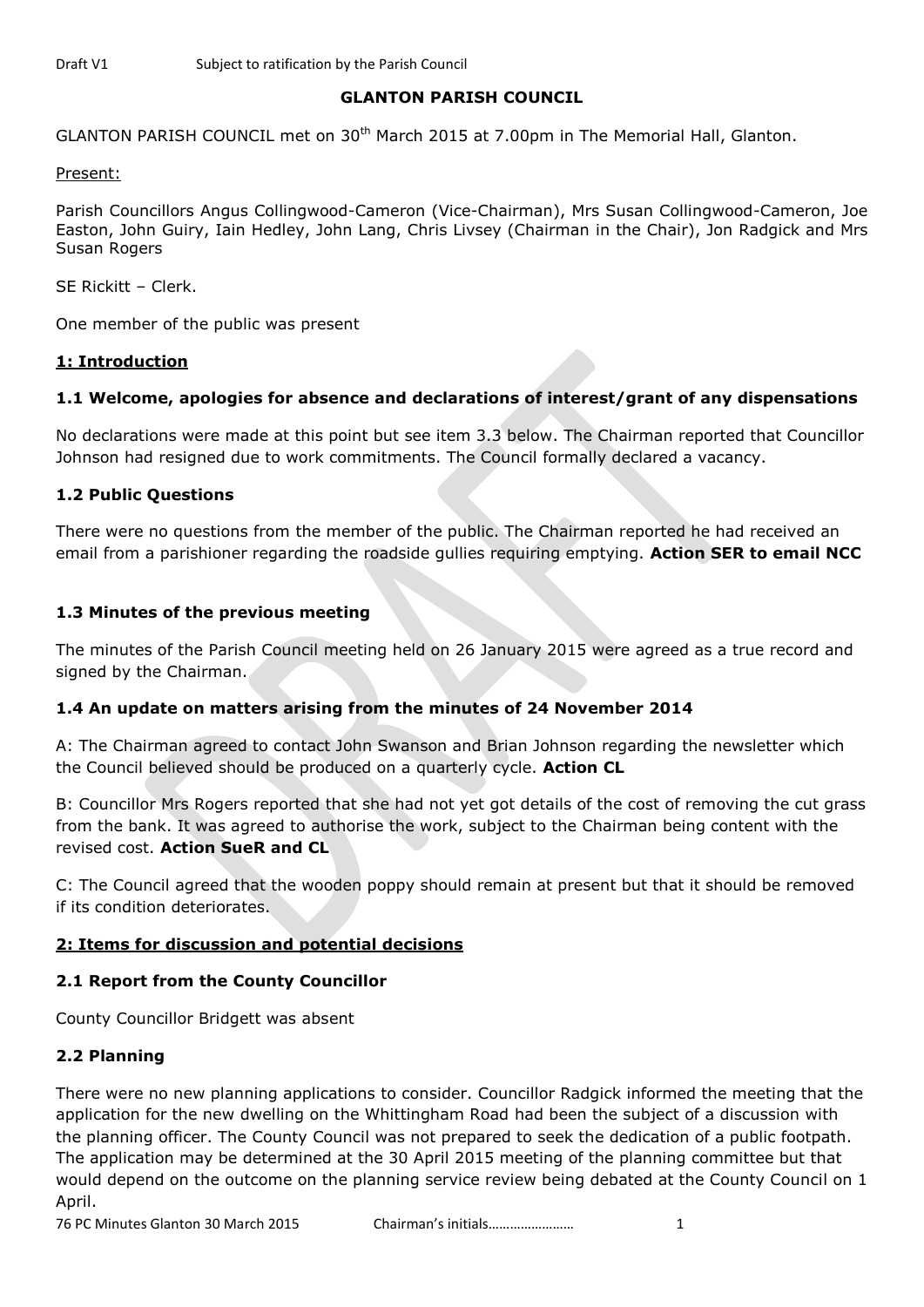## **2.3 The Planning Service Review**

The clerk reported on the submissions made by the Council and which were included in the papers published for the County Council on 1 April. It was clear this was now in the hands of the County Councillors but concerns were repeated at the proposed treatment of representations made by parish councils.

## **2.4 World War I Commemoration**

Councillor Livsey advised there were no significant issues to report.

## **3: Items for Information**

## **3.1 Forthcoming Village activities**

A: Councillor Easton informed the meeting that the usual monthly coffee morning and lunch club would take place. He drew attention to the Painted and Dyed Easter Egg Competition being held on Easter Sunday.

B: The performance by the Northumberland Theatre Company took place on 10 March but there was a disappointingly low attendance.

C: There will be a coffee morning and bunny hunt on 11 April and the Show would hold their fundraising Spring Fair and Coffee Morning on 9 May.

D: Councillor Lang agreed to contact the owners of the van currently being parked in front of the notice-board to see if it could be parked so parishioners could more easily see the information. **Action JL**

## **3.2 Details of any meetings attended by Councillors or the clerk**

Councillor Radgick attended the Coquet Cluster meeting on 19 March but had nothing significant to report to the Council.

## **3.3 Correspondence received**

A: The clerk circulated a list of emails received since the previous meeting and displayed copies of various materials for Councillors to take away. He was asked to shrink the "Call for Village Agents" to a single sheet of A4 for display on the notice-board. **Action SER**

B: Councillor Radgick drew attention to the final report on the A697. The Council would like to input into the County Council's consideration and the clerk was asked to make enquiries regarding the process. **Action SER**

C: At this point the Chairman invited Councillor Mrs Rogers to update the Council on the finger-sign post project. Councillor Lang declared an interest as a funder of the initial signs and took no part in the discussion on this issue (items D-H below).

D: Councillor Mrs Rogers had circulated a report that day and provided the Council with copies.

# **Report from the Glanton Heritage Group**

76 PC Minutes Glanton 30 March 2015 Chairman's initials…………………… 2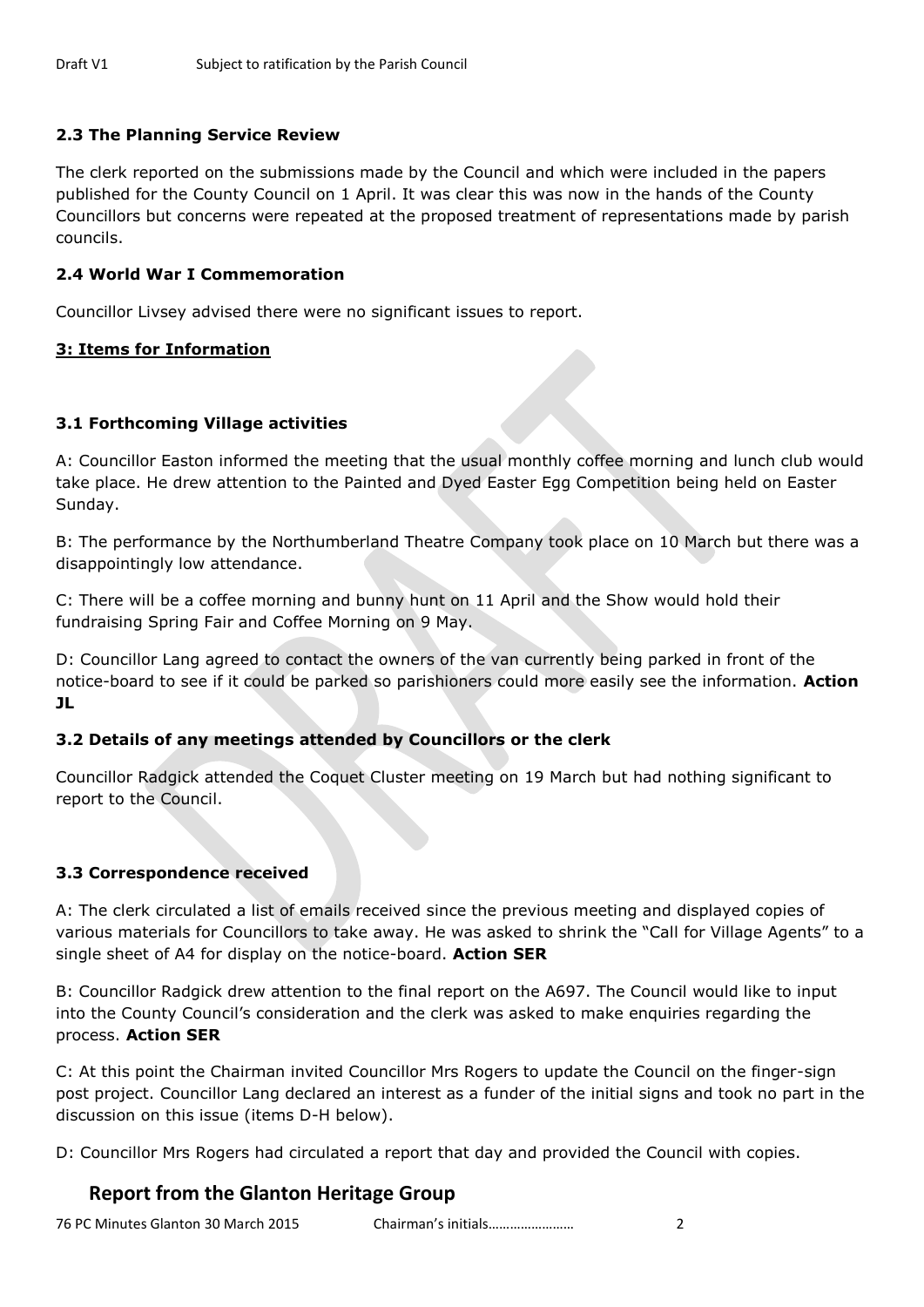The following progress is reported:

1. The arms and finials for the first two signposts are complete and ready to be put up. These will be added to the existing posts located at the Playwell Road junction and the Branton Road junction. It is proposed for this work to be done in May.

2. The posts will be prepared for painting. Permission has been granted to work on the Branton Road junction from within the field. Please can the GHG have permission to move the litter bin from the Playwell Road junction post to that of the bus stop a few yards away?

3. The GHG asks if the Parish Council would consider making a contribution of say 50% to the capital costs of this work? The cost so far has been £560.00. Details of how this sum has been spent can be provided.

4. The GHS would like clarification on whether the Parish Council can recover the VAT on the invoices already paid (approx £25).

5. Please could the Parish Council confirm that these signposts can be added to the list of assets which are covered by their insurance?

6. Plans are in place to prepare the posts and arms needed for the two other signposts, which would be located at the West Turnpike junction and the Whittingham Road junction. But it will be some time before these will be ready and the funds needed have been acquired.

Susan Rogers

March 2015

E: Some members of the Council were concerned that expenditure had been incurred before the Council had the opportunity to consider the detailed costings and proposals. Nevertheless the Council agreed to make a contribution from the Millennium Fund of £280.00 towards the costs incurred to date. The Council emphasised that it must have the opportunity to consider future work in advance of expenditure.

F: The Council was not able to recover the VAT as it had not incurred the expenditure.

G: Councillor Mrs Rogers will provide the clerk with copies of the correspondence with the Highways Dept. regarding future responsibility for the sign. The clerk will then be able to advise the Council on any possible changes needed to the Asset Register and insurance arrangements. **Action SueR and then SER**

H: The Council agreed to the concept of moving the waste bin but requested that the clerk first advise the County Council to ensure continuity of the emptying arrangements. **Action SER**